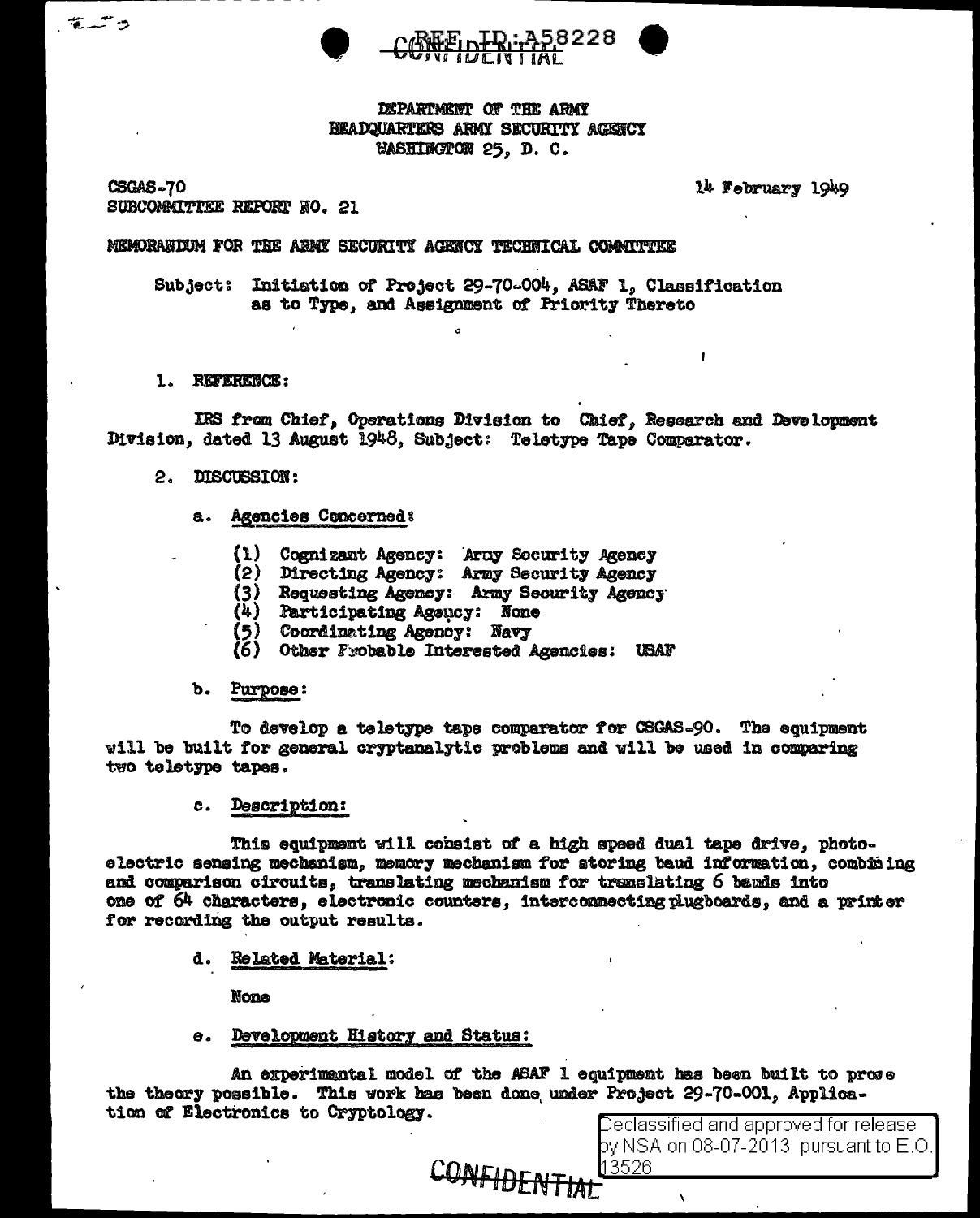# f. Proposed Development:

 $\mathcal{L}_{\mathcal{A}}$ 

- (1) The proposed development will consist of the following phases:
	- (a) Further research study
	- (b) Continued tests and development of present experimental model.
	- (c) Construction of three service test models.

FIFIF NEPAR5822

- (d) Development will be conducted at Army Security Agency.
- (2) Three service test models will be required. The service tests will be conducted by CSGAS-70 and 90.
- $(3)$ The assignment of a 1-C priority to this project is recommended, within the terms of Paragraph  $3a(2)(c)$  of War Department Circular 71. 18 Masch 1947. because of its intended operational use.
- $(4)$  The estimated cost of this project is \$65,000.
- (5) It is estimated that the development will be initiated upon approval and completed 18 months thereafter.
- g. Security Classification:
	- $(1)$  The equipment will be classified Confidential.
		- (2) This equipment will be considered in the "limited" category.
		- (3) Cryptographic clearance will not be required for personnel concerned in the development.
- 3. RECOMMENDATIONS:

The Subcommittee recommends that Project 29-70-004, ASAF 1, be established, classified as Development Type, Service Test Type, and assigned a priority of L-C.

4. EXHIBITS:

Military Characteristics

5. COORDIMATION:

Coordination was accomplished with the following agencies:

Mavy

**USCRAD** 

LEO ROSEN Chairman, Cryptologic Subcommittee. ASATC

1 Incl. Exhibit "A"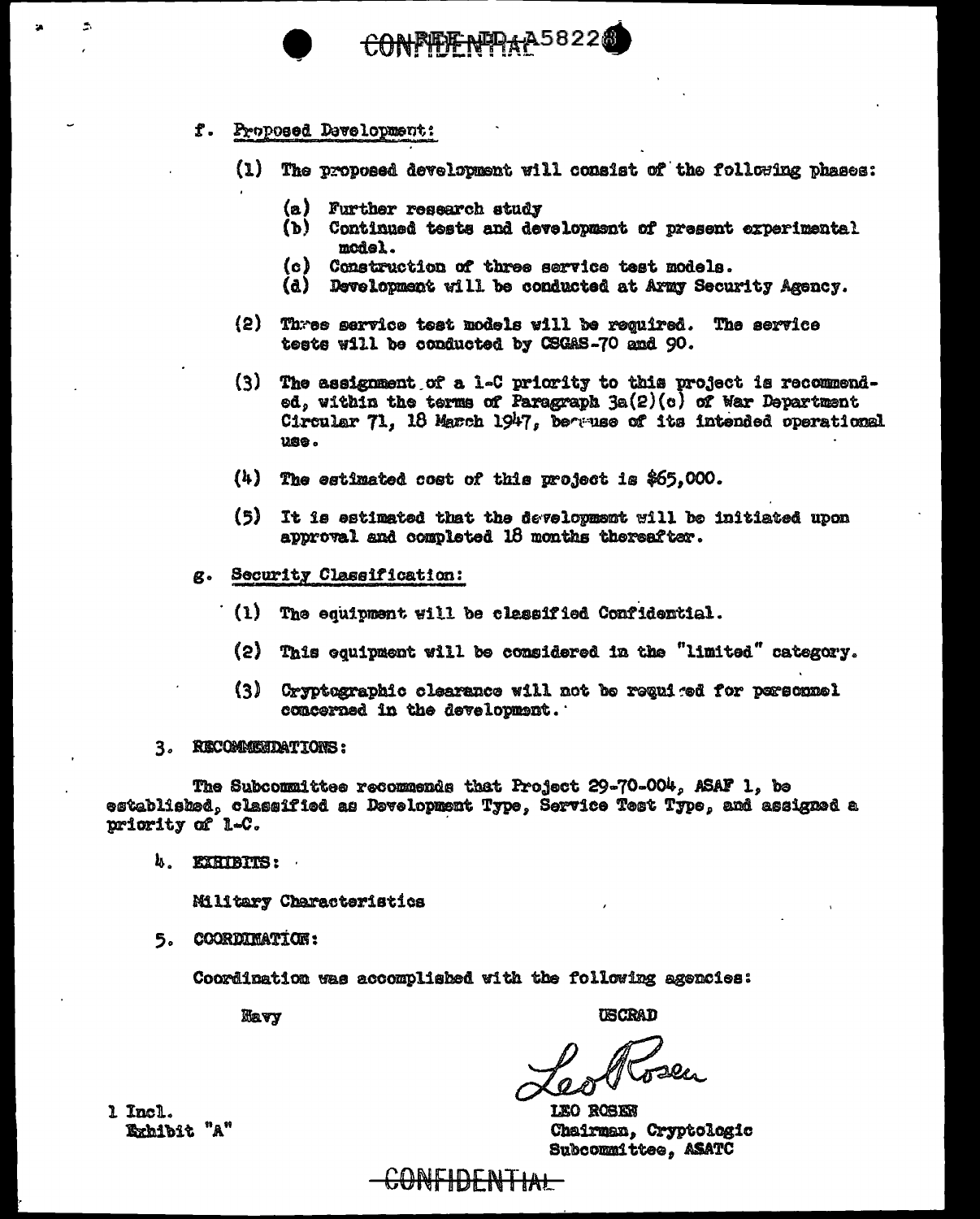# **IMTA58228**

# EXHIBIT "A"

Proposed Military Characteristics for the ASAF 1

I. General Information

 $\mathbf{r}$ 

#### Objective (Operational Requirement) А.

There is a military requirement for a device which will compare and analyze data from teletype tape at a high rate of speed.

**B.** Functional Characteristics

The device shall:

1. Drive two seven level teletype tapes in synchronism, and read the information from both tapes by means of photoslectric readers at the rate of 5000 characters per second.

2. Store this information for a length of five characters from each tape.

3. Compare the stored information in various combinations for coincidence or non-coincidence, comparing as individual units or as sums or differences.

4. Provide elemen slectronic counters (capacity 0000-9999) for counting the outputs of the coincidence circuits.

5. Provide two 6/64 translators for the output of two. and circuits for compating and analyzing the output of the two translators.

6. Have available a set of switches which will be the equivalent of one level of a comparatively short third tape.

7. Provide a maximum of plugging facilities to increase the versatility of the device.

8. Be capable of utilizing the digital recorder now under development or other rapid means of recording the readings on the counters.

C. Tenetative TechnicalConsiderations

1. General:

With the exception of the input and output mechanisms, the equipment shall be completely electronic. A combination of vacuum tubes and thyratrons shall be used to make up the tube complement.

CONFIDENTIAL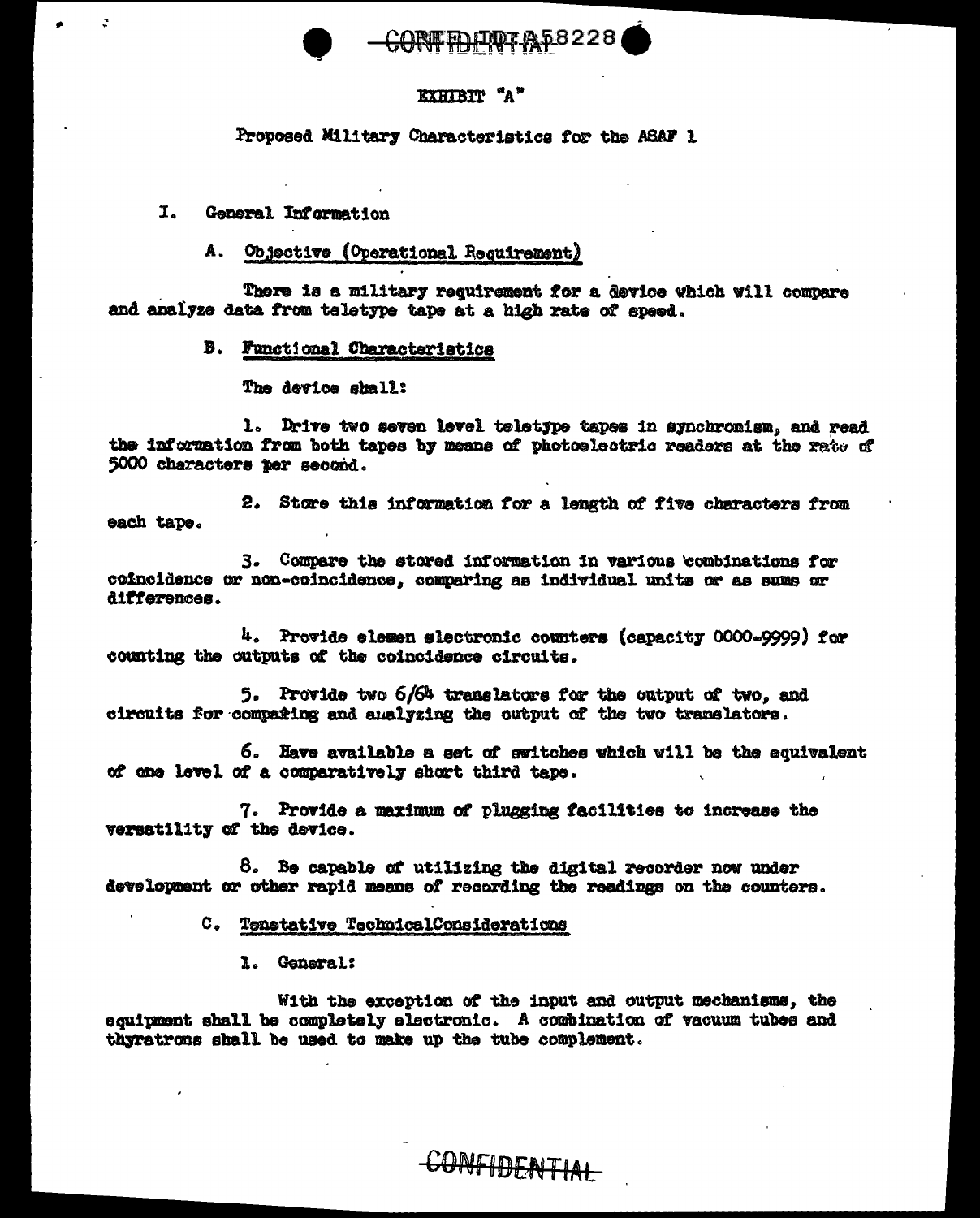

ķ.

REAMENDAG8228



2. Input.

The input shall be from a mechanical tape drive which is under development at the present time.

3. Output

It is proposed that the output be put into the digital recorder which is now under development. For greater versatility an attempt shall be made to use IBM recording equipment in the event that a satisfactory digital recorder is not completed.

4. Counters

The chief technical problem at the present time is to develop a satisfactory counter which will have long operational life and be capable of driving the recording mechanism.

D. Type of Installation

This equipment shall be designed as a fixed installation.

E. Proposed General Location of Equipment

Headquarters, Army Security Agency

F. Limiting Weight and Volume Factors

These factors are not critical: however, the volume shall be kept as small as possible.

G. Desirable Life Expactancy of Equipment with Reasonable Maintenance

5 Years.

II. PerformanceRecuirements

A. Accuracy

The equipment must be 100% accurate while it is in operation.

Ý

B. Breakdown Time

Equipment shall be designed so all parts are interchangeable to minimize delays due to breakdowns.

C. Flexibility

See Section I, Paragraph B (7).

CONFIDENTIAL